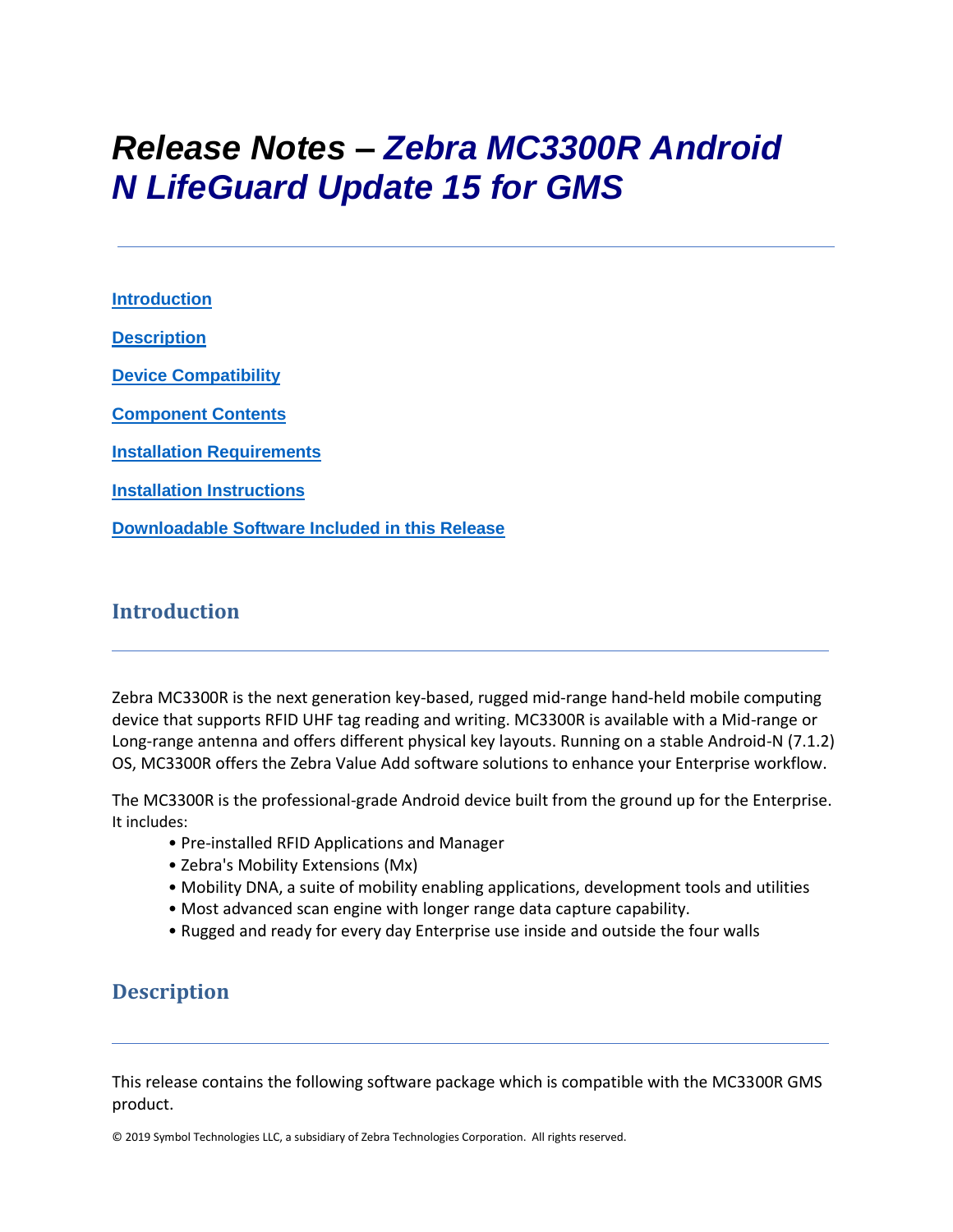LifeGuard patches are cumulative and include all previous fixes that are part of earlier patch releases.

#### **Note:**

MC3300R RFID devices are now supported with LifeGuard Update 14 and newer. **Please do not attempt to download older versions (prior to Update 14).**

## <span id="page-1-0"></span>Component Contents

| <b>Component / Description</b> | <b>Version</b>                                                                                                                                      |  |
|--------------------------------|-----------------------------------------------------------------------------------------------------------------------------------------------------|--|
| <b>Product Build Number</b>    | 01-01-49.00-NG-U15-STD                                                                                                                              |  |
| <b>Android Version</b>         | 7.1.2                                                                                                                                               |  |
| Linux Kernel                   | 3.10.84                                                                                                                                             |  |
| <b>Android SDK Level</b>       | 25                                                                                                                                                  |  |
| Platform                       | QC8956                                                                                                                                              |  |
| <b>Bluetooth Stack</b>         | 1.1                                                                                                                                                 |  |
| <b>Flash Size</b>              | 32GB                                                                                                                                                |  |
| <b>RAM Size</b>                | 4GB                                                                                                                                                 |  |
| Scanning                       | 19.50.37.0                                                                                                                                          |  |
| <b>DataWedge</b>               | 7.0.4                                                                                                                                               |  |
| <b>EMDK</b>                    | 7.0.0.2000                                                                                                                                          |  |
| MXMF / OSX                     | MXMF-8.2.3.1 / QCT.71.7.9                                                                                                                           |  |
| Enterprise Keyboard (EKB)      | 1.9.0.9                                                                                                                                             |  |
| WiFi                           | FUSION_BA_2_10.0.3.020_N<br>Application: BA_2_10.0.1.011_N<br>Radio: BA_2_10.0.3.018_N<br>Middleware: BA_2_10.0.1.013_N<br>Firmware: 7.35.205.8 (r) |  |
| <b>PTT</b>                     | 3.1.35                                                                                                                                              |  |
| <b>Touch FW</b>                | N/A                                                                                                                                                 |  |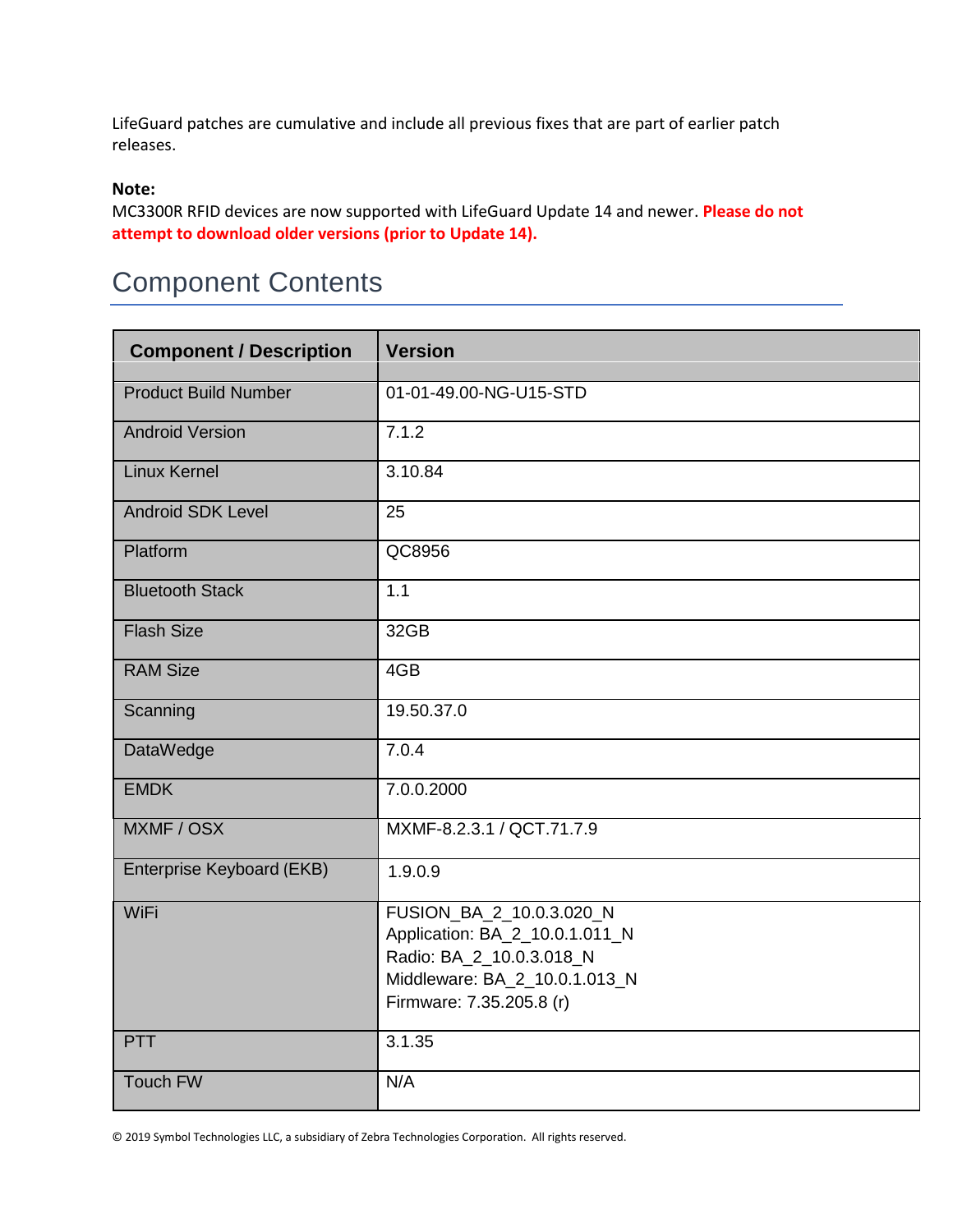| <b>RxLogger Utility</b>                                                         | 5.4.10.0         |
|---------------------------------------------------------------------------------|------------------|
| B <sub>2</sub> M                                                                | N/A              |
| <b>Bluetooth Pairing Utility</b>                                                | 3.11             |
| <b>Zebra Data Services</b>                                                      | 1.0.0.1002       |
| <b>File Browser</b>                                                             | 1.19.1.5         |
| <b>Stage Now</b>                                                                | 3.1.1.1019       |
| <b>App Gallery</b>                                                              | 3.0.1.7          |
| <b>User Guide</b>                                                               | N/A              |
| Sensors (Accel, Gyro)                                                           | 2061000, 2061000 |
| <b>MobiControl</b>                                                              | N/A              |
| Zebra Volume Control (ZVC)                                                      | 2.0.0.16         |
| <b>Battery Manager</b>                                                          | 1.3.8            |
| ActiveEdge                                                                      | 2.5.16           |
| WorryFreeWiFi (SmartMU)                                                         | 3.0.2            |
| SimulScan Demo App (only on<br>Imager input on SE4750/SE4850<br>configurations) | 3.0.2            |
| SimulScan Engine (only on<br>Imager input on SE4750/SE4850<br>configurations)   | 2.0.3            |
| <b>Device Central</b>                                                           | 2.0.17.0         |
| Zebra Software License Manager                                                  | 3.1.1            |
| Audio                                                                           | 0.24.0.0         |
| Diagnostic Tool                                                                 | 1.16.0.1         |
| <b>OEM Config</b>                                                               | 8.1.0.9          |
| <b>RFID Manager Application</b>                                                 | 2.0.10.2         |
| <b>RFID System Service</b>                                                      | 2.0.4.1          |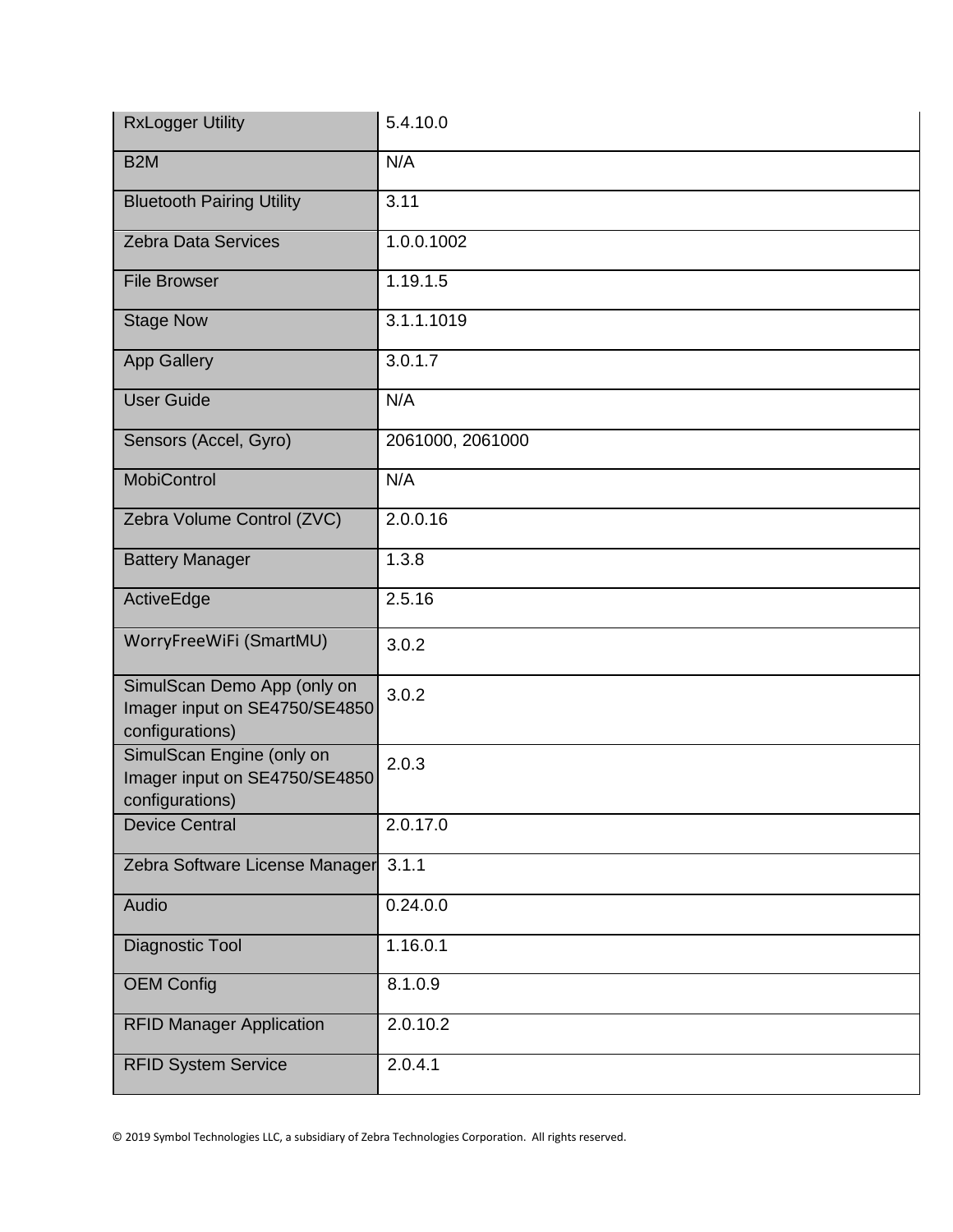| <b>RFID Module</b>           | PAAEES00-001-R03                                                       |
|------------------------------|------------------------------------------------------------------------|
| <b>RFID Radio</b>            | 2.0.30.0                                                               |
| Zebra RFID Mobile (Demo App) | 2.2.7.2                                                                |
| Scan Scan Write (Demo App)   | 2.2.3.0                                                                |
| <b>FingerPrint</b>           | Zebra/MC33/MC33:7.1.2/01-01-49.00-NG-U15-STD/125:user/release-<br>keys |
| <b>Security Patch Level</b>  | January 01, 2019                                                       |
| <b>GMS Version</b>           | $7.1$ <sub>r8</sub>                                                    |

## **1. CFE v15 Updates:**

- ❖ CFE\_ATLAS\_01-01-49.00-NG-U15-STD.zip (GMS)
- 1. **Android Security Patch Level:** January 1, 2019 Use the link below to see the Android Security bulletin for more information: <https://source.android.com/security/bulletin/>
- 2. Updated below mentioned components:
	- o WiFi: FUSION\_BA\_2\_10.0.3.020\_N:
		- a. SPR35628 Resolved an issue where validation of Radius server certificate fails.
		- b. SPR35593/36008/36078 Resolved a device reboot issue where DHCP Option received with more than expected length.
	- o Scanner Framework: Version 19.50.37.0
		- a. SPR35288 Fixed an issue wherein initialization of scanner was taking  $\sim$ 1sec.
		- b. SPR35054 Added support for reduced quite zone barcode decoding.
		- c. SPR34844 Resolved an issue wherein multiple open calls are prevented when multiple application tries to open scanner without releasing previous instance.
	- o OSX Version QCT.71.7.9
		- a. SPR36117/36095 Resolved an issue wherein the scanned data would not come to the Apps, Airplane menu item was missing in the Power key menu and Home and recent buttons were not functional
- 3. SPR35414 Resolved an issue to differentiate BT scanners and to avoid multiple paring and un-paring events.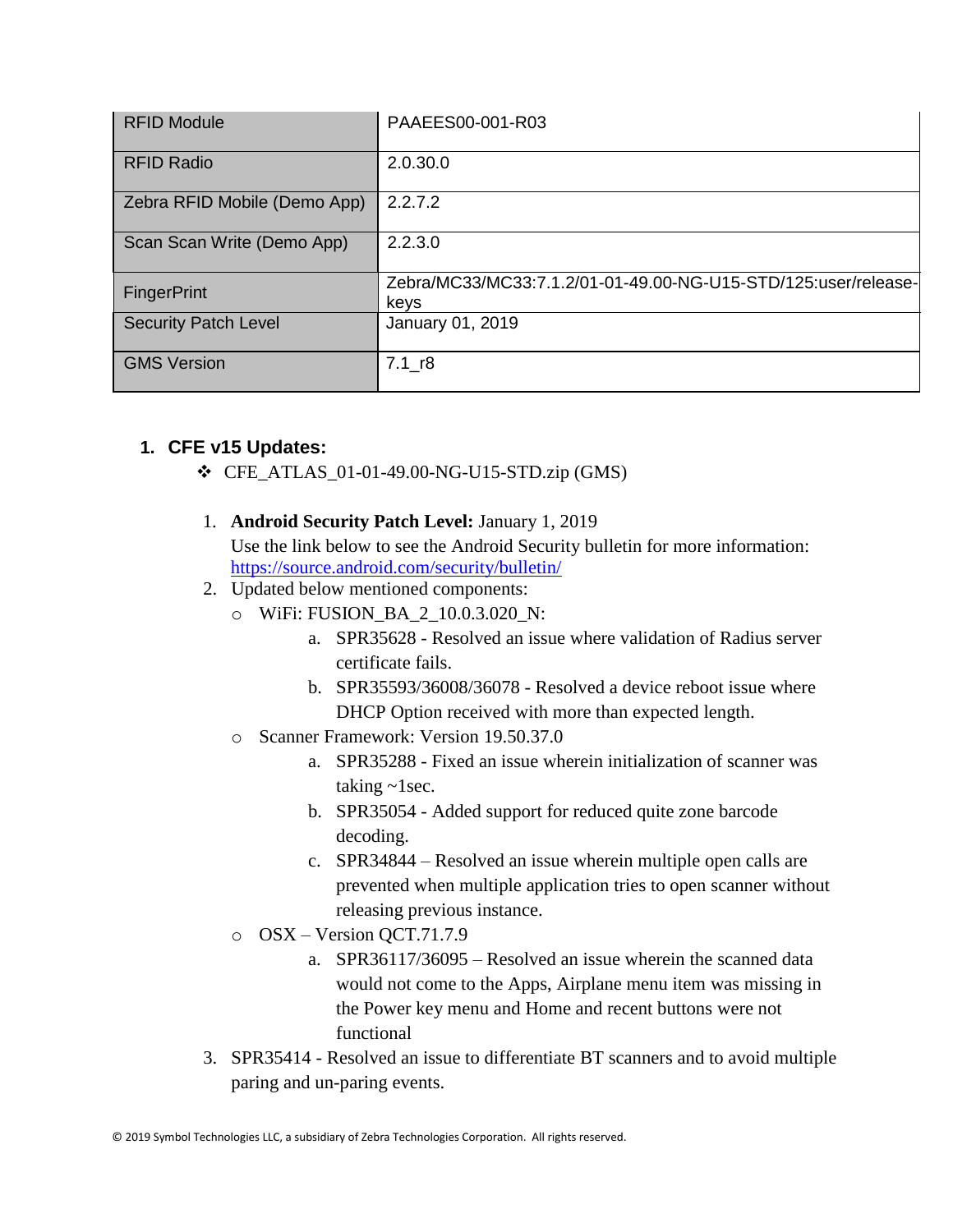- 4. SPR36019 Resolved an issue wherein serial port control signals were not working as expected.
- 5. SPR36143 Resolved an issue wherein remapping of control modifier keys were not persisting across a reboot.

## **2. CFE v14 Updates:**

- $\div$  CFE ATLAS 01-01-49.00-NG-U14-STD.zip (GMS)
- 1. **Android Security Patch Level:** December 1, 2018

Use the link below to see the Android Security bulletin for more information: <https://source.android.com/security/bulletin/>

2. MC3300R RFID Devices are now supported. The following RFID Components will be preinstalled on MC3300R devices:

Note: For more information on RFID, RFID SDK and Demo applications, please refer MC3300R support located at<http://www.zebra.com/support>

- o RFID Manager: v2.0.10.2
	- a. Supports RFID configuration, FW download, RFID Debug, RFID Status and Version information.
- o Zebra RFID Mobile Demo Application: v2.2.7.2
	- a. Full featured Demo application.
	- b. Preinstalled, launch icon is available on Home screen for MC3300R devices.
- o Scan & Write Application: 2.2.3.0
	- a. Application that demonstrates how to program tags based on barcode input.
- 3. SPR35256 Resolved an issue causing NTP synchronization failure.
- 4. SPR35065 Resolved an issue to include the correct EXIF orientation tag data, in the jpeg image capture by camera.
- <span id="page-4-1"></span>5. SPR34861 – Resolved an issue wherein earlier versions of velocity app installation (1.x) was not persisting after reboot.

## <span id="page-4-0"></span>**Device Compatibility**

This software release has been approved for use on the following devices.

| Device Part Number | <b>Operating System</b> | l Device Part Number | <b>Operating System</b> |
|--------------------|-------------------------|----------------------|-------------------------|
| MC333R-GI2HG4US    | Android N               | MC333R-GI3HG4US      | Android N               |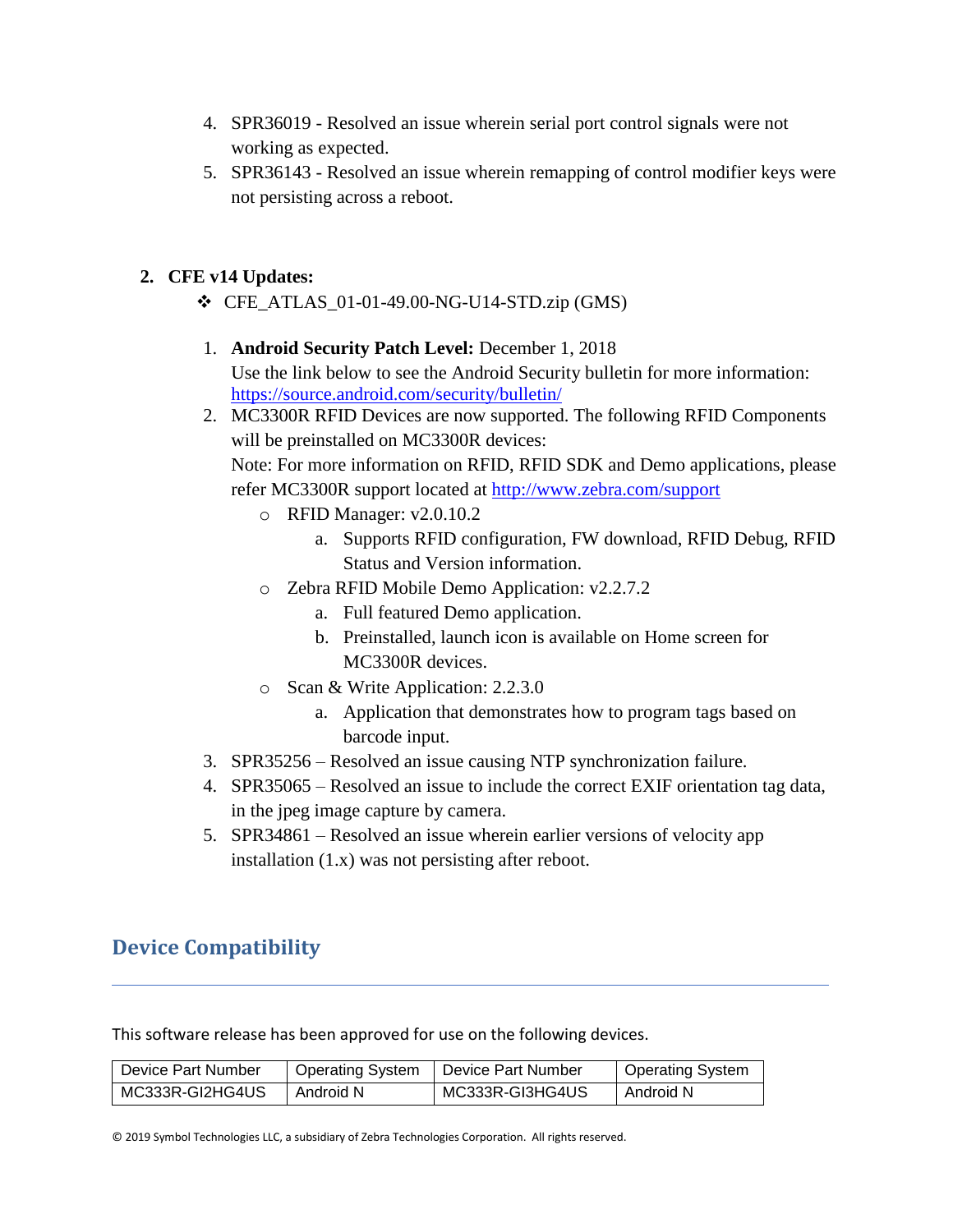| MC339R-GE2HG4US | Android N | MC339R-GE3HG4US | Android N |
|-----------------|-----------|-----------------|-----------|
| MC339R-GF2HG4US | Android N | MC339R-GF3HG4US | Android N |
| MC333R-GI2HG4EU | Android N | MC333R-GI3HG4EU | Android N |
| MC339R-GE2HG4EU | Android N | MC339R-GE3HG4EU | Android N |
| MC339R-GF2HG4EU | Android N | MC339R-GF3HG4EU | Android N |
| MC333R-GI2HG4IN | Android N | MC333R-GI4HG4US | Android N |
| MC339R-GF2HG4IN | Android N | MC339R-GE4HG4US | Android N |
| MC333R-GI2HG4JP | Android N | MC339R-GF4HG4US | Android N |
| MC333R-GI2HG4WR | Android N | MC333R-GI4HG4EU | Android N |
| MC339R-GE2HG4WR | Android N | MC339R-GE4HG4EU | Android N |
| MC339R-GF2HG4WR | Android N | MC339R-GF4HG4EU | Android N |
| MC333R-GI4HG4WR | Android N | MC339R-GF4HG4WR | Android N |
| MC333R-GI4HG4JP | Android N | MC339R-GF4HG4IN | Android N |
| MC333R-GI4HG4IN | Android N | MC339R-GE4HG4WR | Android N |

## **Installation Requirements**

The MC3300R Factory Installed Rev A OS or the LifeGuard Update 14 Full Package Update is a sufficient baseline to use for future LifeGuard Update releases.

#### **IMPORTANT NOTE:**

• Downgrade to older OS versions (01-01-49.00-NG-U13-STD LG patch v13 or earlier) will not work and should not be attempted on MC3300R devices.

## <span id="page-5-0"></span>**Installation Instructions**

#### **Using ADB Sideload**

*The installation instructions assume you have ADB installed on your PC (the adb drivers and such) and your MC3300R has Developer options enabled and USB debugging ON: Instructions on HOW TO enable ADB is also captured in Integrator guide.*

- 1. Connect the MC3300R to the PC using the USB data cable or through the cradle.
- 2. You may need to pull down the top menu and if you see "USB for charging", touch it and then change it to "File transfers".
- 3. Open Command Prompt, run *"adb devices"* and check to see if you are able to see the device's serial number.

If yes, proceed to next step

If not please get the PC set up with the proper drivers or install an External SD Card.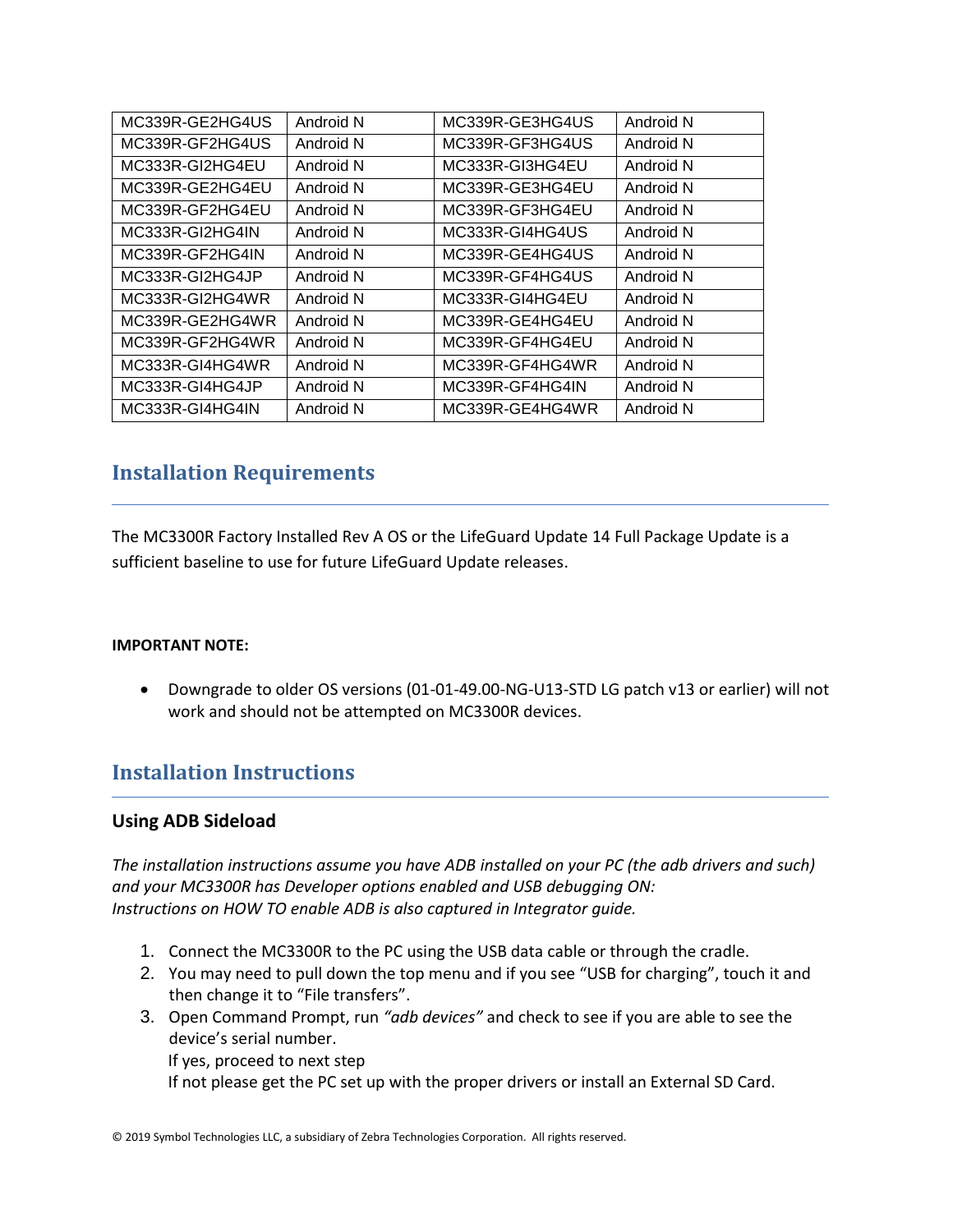- 4. You may also get a pop up on your PC (Win 7) that you will be connected as a Portable MediaPlayer. This can be ignored.
- 5. Download Image
	- a. **CFE\_ATLAS\_01-01-49.00-NG-U15-STD.zip** listed above in content section
	- b. Reset files (Optional)
- 6. Entering into Recovery Mode
	- a. Option 1: In Command Prompt, type *"adb reboot recovery" and click enter*.
	- b. Option 2:
		- Gun device: Reboot the device and keep the GUN (grip) trigger held.
		- Brick device: Reboot the device and hold both scan triggers on either side of device simultaneously.
- When Zebra Technologies logo appears on the screen release the trigger 7. MC3300R will reboot and land up on the Android Recovery screen.
- 8. If applying patch via sideload method
	- a. Use UP and DOWN keys on the keypad to navigate up/down highlight item b. Use ENTER key on the keypad to select menu item – "Apply update via adb sideload"
- 9. With your Command Prompt, open, type "adb sideload" and add a space and then drag and drop the patch file on to it and click enter.
	- a. Your PC screen will show files being installed and a little blue horizontal progress bar on your device will show status… And after about 6 minutes (could be 10+ minutes if installing GMS) it should be done and you should be back at the Android Recovery screen.
	- b. Repeat above steps for all mandatory packages
- 10. *"Reboot system now"* is highlighted. Press the Power Key to Reboot.
- 11. Device reboots and you see Zebra on top and POWERED BY android at the bottom and after about 1 minute will transition to the MC3300R splash screen with 5 dancing white dots at bottom… it will stay at this screen for a little over another minute *(could be another 7+ minutes if installing GMS)* and then you are at the Factory "Welcome" screen.
- 12. If you installed a GMS BSP, you will need to complete the process by setting up Wi‐Fi and E‐ mail accounts and such. If on AOSP (non‐GMS), there is no process to follow.
- 13. At the Home Screen, we need to verify that the BSP upgrade took place and set the Date & Time.
	- a. Go to "Settings" and scroll down to "About phone" and look at the "Build number". It should start with "**01-01-49.00-NG-U15-STD**". Now you are on the correct BSP.
	- b. Setting the Date and Time. If you associate to a WLAN AP, do so now, as it should automatically set the time and date… the only thing left is to set the time zone. Go to "Settings" and scroll to and select "Date & time". Scroll down to and select "Select time zone", and scroll down to and select the appropriate time zone and you are done.
- 14. To Check the Android Patch Level after installing the CFE package in the device,
	- a. Settings->About Phone->SW Components: Device Update Version: **15**
	- b. ADB Shell method: Execute following command from PC's command prompt:
		- \$ adb shell getprop ro.device.patch.version \$ **15**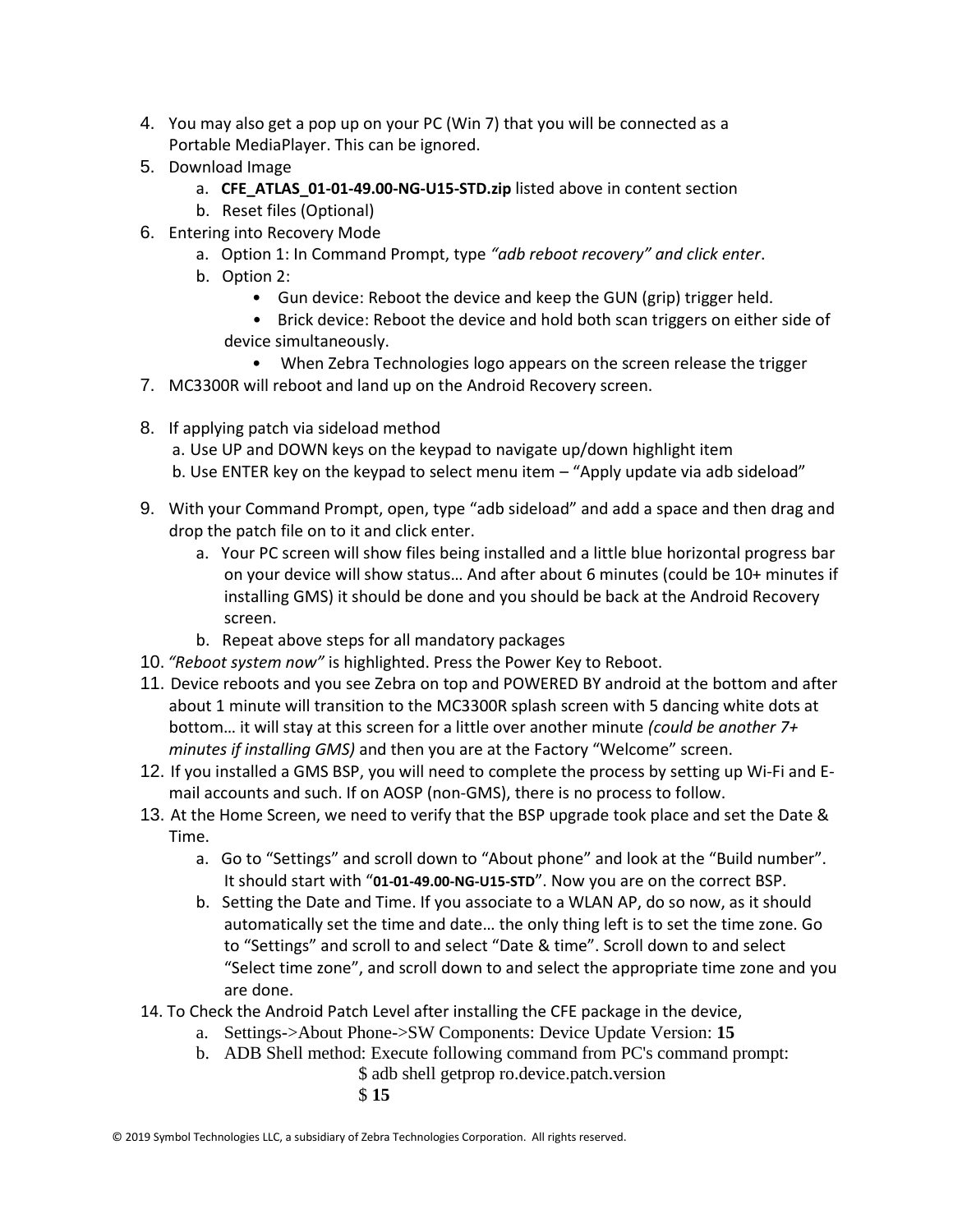15. Now you are all set to use your MC3300R.

### **Using External SD card**

- 1. Plug the MC3300R into the USB & Charging Cable and then the Cable to the PC. If you have a Cradle with USB connectivity, you may use that as well.
- 2. You may need to pull down the top menu and if you see "USB for charging", touch it and then change it to "File transfers".
- 3. Download **CFE\_ATLAS\_01-01-49.00-NG-U15-STD.zip** and drag & drop the file on External SD card
- 4. Entering into Recovery Mode
	- Gun device: Reboot the device and keep the GUN (grip) trigger held.
	- Brick device: Reboot the device and hold both scan triggers on either side of device simultaneously.
		- When Zebra Technologies logo appears on the screen release the trigger
- 5. Your MC3300R will reboot and land up on the Android Recovery screen.
- 6. Applying update via External SD card
	- a. Use UP and DOWN keys on the keypad to navigate up/down highlight item b. Use ENTER key on the keypad to select menu item – "Apply update from External SDCard"
	- c. Repeat above steps for all mandatory packages
- 7. *"Reboot system now"* is highlighted. Press the Power Key to Reboot.
- 8. Device reboots and you see Zebra on top and POWERED BY android at the bottom and after about 1 minute will transition to the MC3300R splash screen with 5 dancing white dots at bottom… it will stay at this screen for a little over another minute *(could be another 7+ minutes if installing GMS)* and then you are at the Factory "Welcome" screen.
- 9. If you installed a GMS BSP, you will need to complete the process by setting up Wi‐Fi and E‐ mail accounts and such. If on AOSP (non‐GMS), there is no process to follow.
- 10. At the Home Screen, we need to verify that the BSP upgrade took place and set the Date & Time.
	- a. Go to "Settings" and scroll down to "About phone" and look at the "Build number". It should start with "**01-01-49.00-NG-U15-STD**". Now you are on the correct BSP.
	- b. Setting the Date and Time. If you associate to a WLAN AP, do so now, as it should automatically set the time and date… the only thing left is to set the time zone. Go to "Settings" and scroll to and select "Date & time". Scroll down to and select "Select time zone", and scroll down to and select the appropriate time zone and you are done.
- 11. To Check the Android Patch Level after installing the CFE package in the device,
	- a. Settings->About Phone->SW Components: Device Update Version: **15**
	- b. ADB Shell method: Execute following command from PC's command prompt:
		- \$ adb shell getprop ro.device.patch.version
			- \$ **15**
- 12. Now you are all set to use your MC3300R.